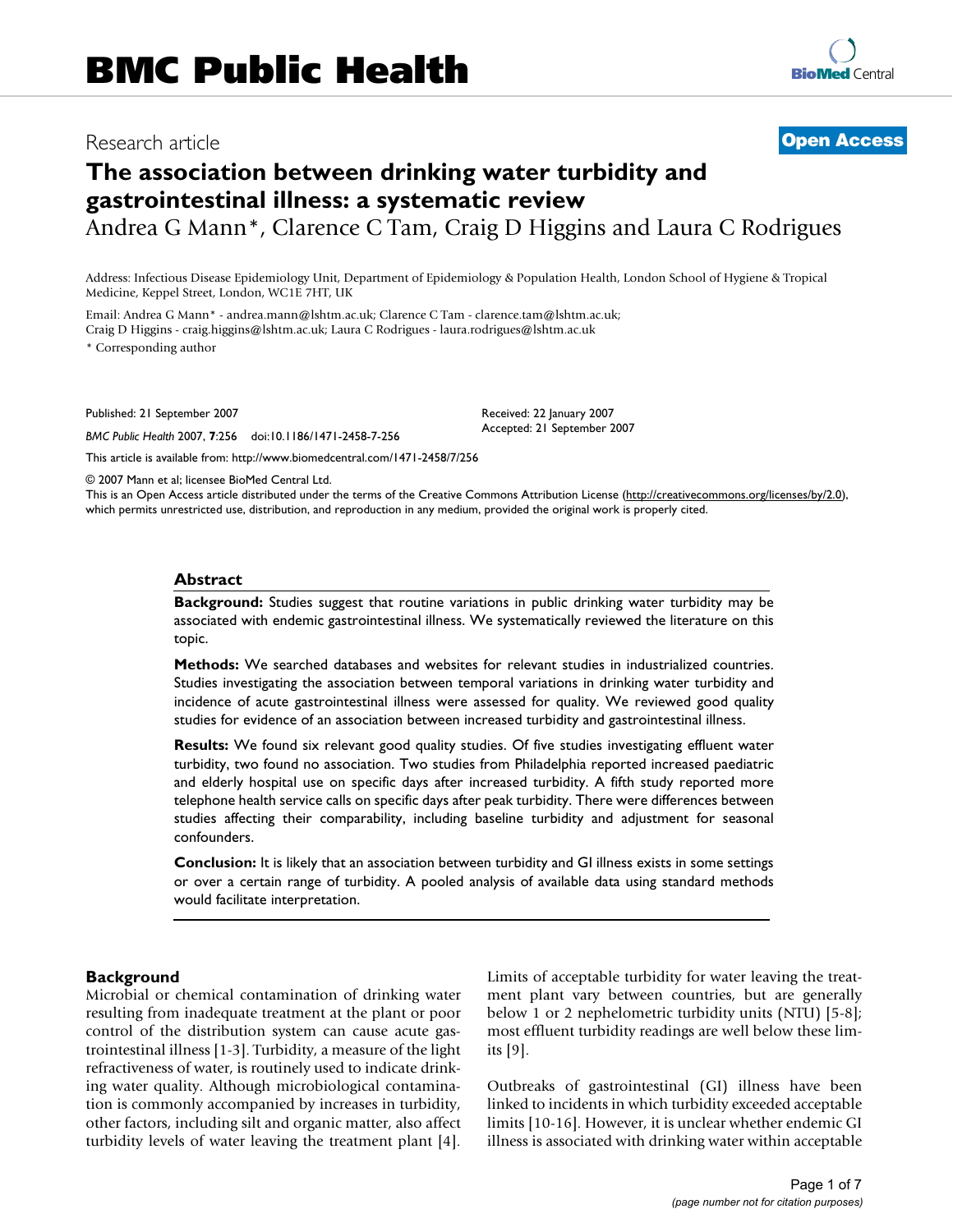turbidity levels ('normal' turbidity). In 1997, Schwartz *et al*. reported an association between variations in normal drinking water turbidity and endemic GI illness in children in Philadelphia [17]. The Environmental Protection Agency (EPA) concluded that the study's results were invalid, citing flaws in turbidity measurement and analysis techniques [18,19]. Despite this, subsequent studies in different settings have also suggested the existence of such an association [15,20-24].

We were commissioned by the Drinking Water Inspectorate of England and Wales to determine what evidence exists for an association between drinking water turbidity and endemic GI illness in settings with public water supplies similar to that in the United Kingdom (UK). We report the findings of a systematic critical review to assess the evidence for an association between turbidity levels of public drinking water supplies within acceptable quality limits and incidence of acute GI illness.

# **Methods**

We searched for all peer-reviewed papers published before December 2006 on the subject of water quality and diseases or poisonings with acute GI manifestations in PubMed, EMBASE, Aquatic Science and Fisheries Abstracts 3: Aquatic Pollution and Environmental Quality, and Industrial and Applied Microbiological Abstracts (Microbiology A) (see Appendix). We searched for non peer-reviewed papers using the System for Information on Grey Literature in Europe (SIGLE) and the following websites: Water Intelligence Online http://www.waterintelligenceonline.com/, Health Canada http://www.hcsc.gc.ca/, Theses.com http://www.theses.com/, Theses Canada http://www.collectionscanada.ca/thesescanada/, and Proquest Digital Dissertations (for 2005 and 2006) http://wwwlib.umi.com/dissertations/gateway. We manually searched the reference lists of all papers that fulfilled our eligibility criteria and checked our results with experts in the field of drinking water quality.

Studies were included in the review if they investigated the effect of variations in turbidity of water from a treated public water supply (not a private well), either pre-treatment or effluent (post-treatment and leaving the treatment works), on the risk of acute GI illness in the population(s) served by that supply. We restricted the review to countries comparable to the UK in terms of water supply infrastructure and incidence of acute GI illness: Western Europe, the United States, Canada, Japan, Australia and New Zealand. Analyses comparing GI incidence before and after a treatment works upgrade were excluded, because system overhauls are one-time occurrences unrepresentative of the routine operation of the treatment plant. Similarly, outbreak investigations were excluded, since these events are unlikely to be representative of water quality generally. Intervention studies, where homes were fitted with active or sham drinking water filters at the tap, were excluded as they did not investigate the effect of turbidity specifically.

As exposure to drinking water in these settings is nearly universal, the association between turbidity and GI illness cannot easily be investigated using conventional epidemiological studies. All the studies identified used time-series approaches, in which the incidence of GI illness in a defined population is observed over time and compared at different levels of turbidity. Because such studies investigate the relationship between exposure and outcome over time, adequate adjustment must be made in the analysis for temporal patterns in exposure and outcome (and other relevant time-varying confounders such as temperature), in order to establish a causal rather than coincidental relationship.

Two reviewers (CCT, AGM) independently assessed each study according to a list of pre-determined criteria regarding appropriateness of the design and analysis, results and interpretation, and overall quality. The merits of each study, as compared with an optimum analysis, were discussed with two other reviewers (CDH, LCR) and summarized in text form. Criteria for an optimum analysis were as follows:

1. Exposure defined as daily turbidity at the treatment plant, expressed as the mean of several repeat measurements using standard equipment and units;

2. Outcome defined so as to minimize bias due to individuals' perception of exposure (e.g. hospitalizations for GI illness using International Classification of Diseases (ICD) codes);

3. Attempts made to minimize misclassification of exposure and outcome (e.g. using postcodes to match diagnoses to the catchment population of a treatment plant);

4. Use of appropriate analytical methods, taking account of seasonal variations in turbidity and acute GI illness, and other potential (time-varying) confounders.

Important differences were found between studies in terms of context and specification of analytical models. We thus considered it inappropriate to conduct a pooled analysis of study results.

# **Results**

Of 22,687 papers retrieved, we found two eligible studies investigating the association between GI illness and pretreatment water turbidity [20,21], and eight studies of effluent water turbidity [15,17,21-26] (including Beau-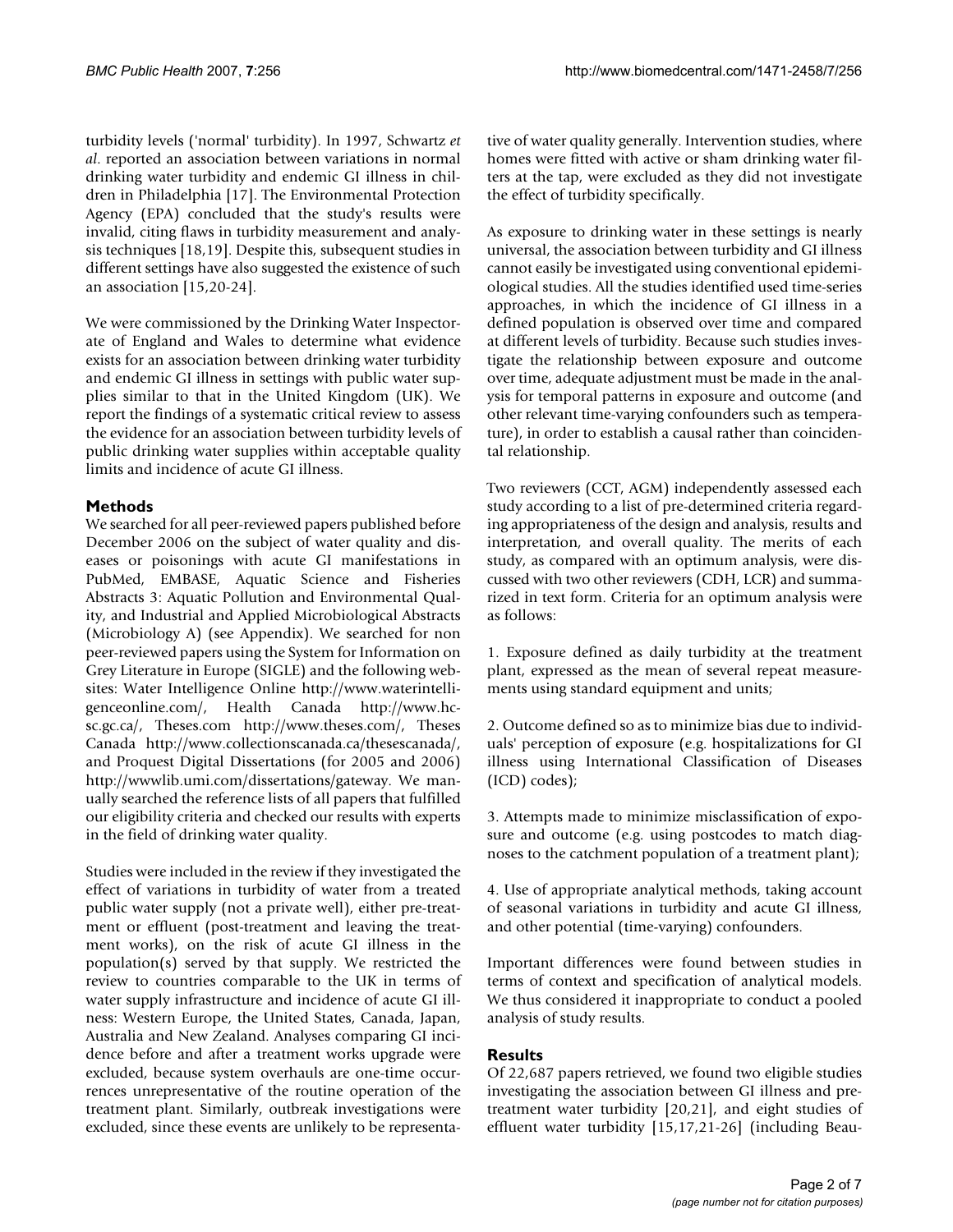

# **Figure 1 Summary of studies retrieved, 1966–2006**.

deau *et al*. who studied both [21], [see Figure 1 and Additional File 1]).

#### *Studies of pre-treatment water turbidity*

Of the two pre-treatment water studies identified, the study by Beaudeau *et al*. found no association and was excluded, because of problems with exposure definition and potential misclassification of both exposure and outcome [see Additional File 2][21].

The remaining pre-treatment study, by Aramini *et al*., defined exposure as the mean daily turbidity of water entering the treatment plant and the outcome as ICDcoded admissions, accident and emergency (A&E), and outpatient visits for acute GI illness, ascertained electronically[20]. Postcodes were used to match illness to treatment plant. Buffer zones, areas supplied by more than one treatment plant, were excluded to reduce exposure misclassification. Time-series regression using multivariable Poisson Generalised Additive Modelling (GAM) was used

to allow for non-linear associations between turbidity and illness. Lags of up to 39 days for the effect of turbidity on GI illness were investigated (to encompass incubation periods of potential pathogens). An individual-level, logistic regression approach was also used to investigate temporal associations with turbidity among patients with GI illness compared with control patients with respiratory infections. Temporal exposure-response surface (TERS) plots were used to visualize associations. Such plots are three-dimensional surface graphs showing how the model-predicted risk of the outcome varies with increasing levels of the exposure at each lag; a flat or randomly varying TERS plot suggests no effect of turbidity on GI illness over the lags tested, while peaks on the plot indicate a consistent increase in incidence of GI illness over a specific range of turbidity at a specific time after that level of turbidity was recorded at the treatment plant. The authors took account of the most relevant confounders (long-term time trends, season, day-of-week, public holidays, temperature, and precipitation). Relative risks and odds ratios between 1.2 and 2.0 for both time-series and individuallevel analyses were reported and several significant lags were highlighted (Table 1). The authors estimated that <2% of GI illness in areas of Vancouver served by the treatment plants studied is attributable to drinking water.

# *Studies of effluent water turbidity*

Of the eight eligible studies of effluent water turbidity, we excluded three (Morris 1996,[15] Beadeau, [21] and Naumova,[26] [see Additional File 2]). Problems with these three studies included: exposure defined as mean turbidity over more than one day (potentially masking daily effects), [15,21] non-specific outcome definition,[21] no geographic matching of outcome events to water supply,[15,21] and no adjustment for seasonal confounding effects [21,26].

Five of the eligible effluent water studies met our criteria for a good study [see Additional File 1] [17,22-25]. In all of these, exposure was defined as mean daily turbidity at the treatment plant. Four studies (Schwartz 1997,[17] Morris 1998,[23] Schwartz 2000,[24] and Lim[25]) used specific ICD codes for outcome definition, while Gilbert used the less-specific measure of electronic records of calls for certain GI symptoms to a telephone health line [see Additional File 2][22]. Postcodes were used to match diagnoses to treatment plant catchment areas in all five studies. Lim *et al*. also excluded buffer zones[25]. The studies used multivariable Poisson modelling, adjusting for seasonal variations in turbidity and acute GI illness, and other relevant potentially confounding factors (dayof-week effects, [17,22-25] long-term trends, [17,24,25] temperature, [17,24,25] and precipitation and public holidays [22,25]). The two studies by Schwartz assumed a linear relationship between turbidity and illness,[17,24]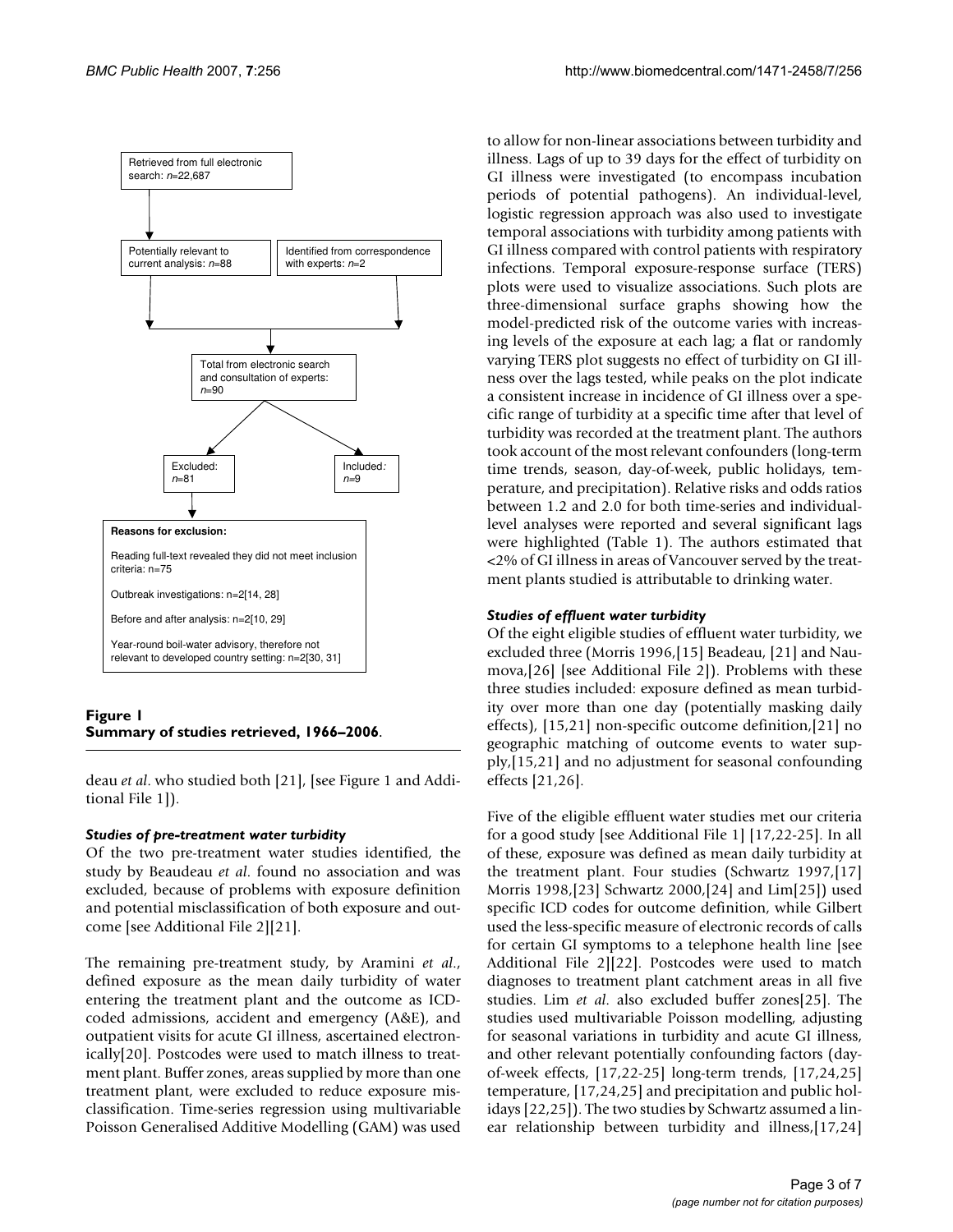| <b>Study</b>                | <b>Effect measure (lag in</b><br>brackets)                                                                                                              | Over what unit<br>of turbidity | Positive Lags (days)                  | Measure of<br>population impact                                     |
|-----------------------------|---------------------------------------------------------------------------------------------------------------------------------------------------------|--------------------------------|---------------------------------------|---------------------------------------------------------------------|
| Schwartz, US (1997) [17]    | Between 5-31% increase in<br>A&E visits and admissions at<br>various lags.                                                                              | 0.04 NTU                       | $1, 4, 6-7$ ; 7-9; 8, 10, 13          | None stated.                                                        |
| Morris, US (1998) [23]      | TERS plots suggest weak<br>correlations; no statistical<br>significance testing.                                                                        | N/A                            | None.                                 | N/A                                                                 |
| Schwartz, US (2000) [24]    | Between 5-15% (9-11)<br>increase in admissions: 4–6<br>lag also significant for one<br>plant; effect greater in those<br>over 75 years ( $p < 0.0001$ ) | 0.035 NTU                      | $4-6$ <sup>†</sup> , 9, 10, 11, 9–11† | None stated.                                                        |
| Aramini, Canada (2000) [20] | Relative rates and odds<br>ratios between 1.2 and 2.0<br>for different watershed/age<br>combinations.                                                   | *                              | $3-6$ †, 6-9†, 12-16†, 21-29†         | <2% GI illness estimated to<br>be attributable to drinking<br>water |
| Lim, Canada (2002) [25]     | No significant measures of<br>effect reported.                                                                                                          | N/A                            | None.                                 | N/A                                                                 |
| Gilbert, Canada (2006) [22] | Relative rates of 1.33 (11),<br>1.53 (15) and 1.76 (17).                                                                                                | *                              | 11, 15, 17                            | None stated.                                                        |

#### **Table 1: Results reported in good quality studies**

\*A relative rate and odds ratio of, for example, 1.2 represents a 20% increase in the likelihood of gastroenteritis associated with a particular level of turbidity at a particular lag, compared to the predicted probability associated with the mean turbidity effect for that particular lag, after adjusting for other parameters in the model

†combined

while the other studies allowed for non-linear associations.

The five studies reported varying results (Table 1). Lim *et al*. found no association [25]. Morris *et al*. (1998) did not report significance tests, but presented TERS plots showing no clear association between variations in turbidity and illness at any particular lag [23]. Gilbert *et al*. reported clear increases in calls for acute GI illness of between 33% and 76% at around 11, 15, and 17 days after high turbidity days, compared with the rate of calls the same number of days after a mean turbidity day [22]. The two Schwartz reports investigated the association of turbidity with paediatric and elderly GI illness, respectively, using the same turbidity data over the same time period. The authors estimated that a 0.04 NTU increase in turbidity on any given day resulted in up to a 31% increase in paediatric A&E visits and admissions four to 10 days later,[17] and up to a 15% increase in elderly hospitalizations nine to 11 days later [24].

# **Discussion**

We have conducted the most comprehensive review of the literature to date on the potential association between drinking water turbidity and incidence of endemic GI illness. We found nine studies conducted in settings relevant to the UK. Six of these were of sufficiently good quality to provide evidence of an association.

Aramini *et al*., one of the six studies meeting minimum quality criteria, investigated pre-treatment water turbidity [20]. Water was disinfected, but not filtered, before leaving the treatment works. The authors cited references regarding the decreased disinfection efficiency that may result from an increase in pre-treatment water turbidity (because of precipitation, for example). It is difficult to draw conclusions from this study, as the relationship between pre-treatment and effluent water, and the relevance of this as a measure of exposure, remains unclear; pre-treatment water turbidity may not be a good indicator of the quality of water leaving the plant.

Two of the five good-quality studies of effluent water turbidity (Lim [25] and Morris 1998 [23]) found no association, while the other three, two by Schwartz based on the same turbidity data, [17,24] and the Gilbert study,[22] found positive associations.

The Schwartz studies[17,24] were widely criticized by the EPA and others [18,19], who raised objections regarding the measurement of exposure and outcome, and the use of turbidity as an indicator of microbiological contamination. Inclusion of factors not associated with microbial content in the exposure would result in a 'noisy' proxy for exposure and dilute or mask any existing effect on GI illness. However, turbidity is commonly used as a crude measure of water quality and turbidity levels in breach of quality limits are often associated with outbreaks of GI ill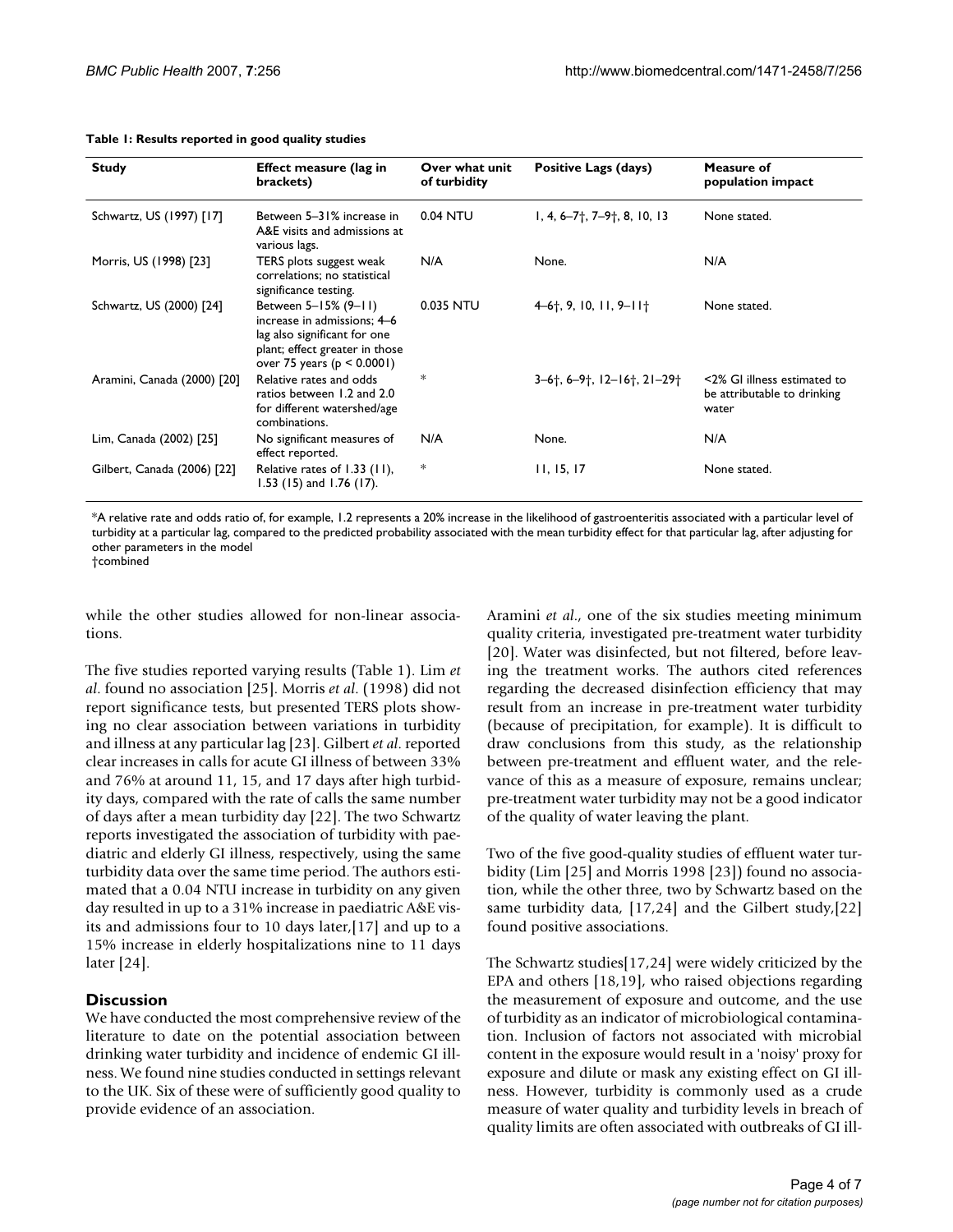ness [10-15]. If normal turbidity levels can act as a proxy for concentration of agents of GI illness, then this should be reflected in the lags at which associations with hospital admissions are found: chemicals and viruses should result in associations at shorter lags than bacteria or parasites, reflecting the relative incubation periods of these agents. Schwartz *et al*. reported two such clusters of lags at four to six and nine to 11 days, which they attributed to viral and parasitic agents respectively. Gilbert *et al*. reported significant lags (around 11, 15, and 17 days) at which increased rates of GI-related calls clustered. Unfortunately, it is difficult to demonstrate that certain lags are associated with specific agents, as GI-related ICD codes do not reliably differentiate between different GI pathogens and calls to a telephone health line are non-specific.

The EPA was also concerned that a large proportion of the turbidity readings were below the calibration limit of turbidity meters and that ICD codes potentially including non-infectious GI illness were included in the outcome definition. Although errors in turbidity measurement may be more common below the calibration limit, these are unlikely to be systematic and are reduced by using the mean of several daily measurements, while inclusion of GI events unrelated to exposure could dilute observed associations, but is unlikely to result in spurious associations being found where none truly exist [27].

A further issue in time-series studies is that, because associations are studied over multiple time lags between exposure and disease, some positive associations could be chance findings. Both the Schwartz and Gilbert studies addressed this by focusing on clusters of consecutive lags that predicted increases in GI hospitalizations, rather than the statistical significance of individual lags. If no association between turbidity and GI hospitalizations existed, positive and negative coefficients would be observed with an equal distribution across all lags tested, five percent of which would be significant at a conventional level of precision simply by chance. The probability of positive associations being observed over consecutive lags by chance is, however, much reduced [27], making the positive correlations observed by Schwartz and Gilbert unlikely to be chance associations.

# *Differences between studies*

Important differences were found between studies that may affect the interpretation and comparability of their results. Differences in the modelling strategy between studies, particularly the degree of seasonal adjustment employed, made studies difficult to compare. For example, the study by Lim adjusted for precipitation, whereas the Schwartz studies did not. However, it is unclear from the studies whether this variable is an important confounder. Gilbert did not include precipitation in the final

model, after assessing goodness of fit of the model with and without precipitation, suggesting that it may not be an important confounder, at least in this setting. Adequate seasonal adjustment should account for potential confounding effects arising from the fact that precipitation is also seasonal. In addition, although rainfall may be biologically related to both exposure and outcome, at least part of its effect on GI illness will be through its effect on turbidity, and adjusting for it may not be of benefit unless other causal pathways exist.

Two other relevant questions are whether it is correct to assume a linear association between increases in turbidity and in GI illness (as done by Schwartz), and whether such an assumption holds throughout the range of turbidity and of incidence of GI illness. Indeed, mean turbidity in the Lim study was very much lower (0.06 NTU) than in the other studies (<0.3 NTU), but the range over which effluent turbidity varied was similar in all studies (about 0.1 to 0.5 NTU). A plausible explanation is that increases in turbidity levels around 0.06 NTU do not cause increases in illness, while increases from higher baseline turbidity levels do.

# **Conclusion**

Associations between drinking water turbidity and GI illness have been found in two settings, in people of various ages, but not in other settings. It is likely that studies observed different results because of differences in the mean turbidity level between settings. Important methodological differences, such as in the level of adjustment for seasonal confounders, might also help to explain conflicting results. An analysis of existing data using the same modelling approach, or a pooled analysis of the raw data from these and other settings, would facilitate a better understanding of currently available findings.

Further studies could consider alternative indicators of water quality; particle count data would improve the specificity of exposure definition, and could help differentiate between bacterial and parasitic agents based on their size, although it should be noted that non-pathogenic organisms are routinely found in water. Such technology is also more expensive and not widely available. Specificity of exposure definition could also be improved through the use of water quality data at different points in the distribution system, which would better represent the quality of water at the tap. Such data are, however, not easily available.

Finally, most studies did not estimate the proportion of GI illness in the population attributable to turbidity. This proportion depends on the magnitude of the turbidity effect at a given lag, the range over which turbidity has an effect, and the proportion of days for which turbidity is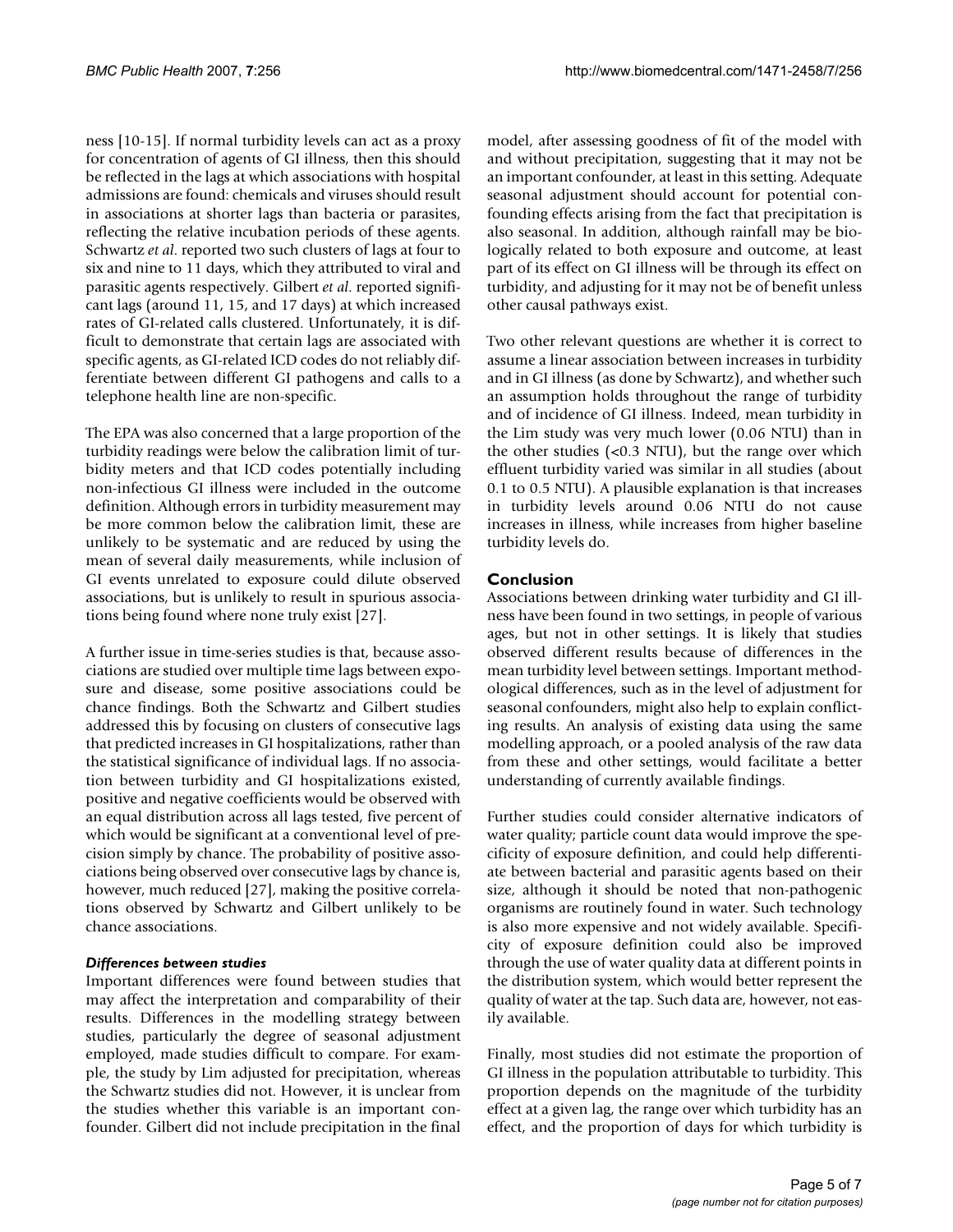within this range (prevalence of exposure). Studies of drinking water are important because exposure is nearly universal, such that even small effects on GI illness could have considerable public health impact. Positive associations between drinking water quality and GI illness might suggest that threshold limits of acceptable turbidity (or, indeed, any other relevant measure of quality) should be reconsidered. However, any changes to drinking water regulations must be based not only on the demonstration of an association with GI illness, but also on the realistic impact that any regulatory changes would have on public health – in terms of the number of cases and societal costs averted – and the level of risk that is considered acceptable from drinking water.

# **Competing interests**

The author(s) declare that they have no competing interests.

# **Authors' contributions**

AGM conducted the literature search, summarized all eligible papers, participated in synthesis of findings and drafted the manuscript. CCT assisted with the literature search, summarized all eligible papers, participated in synthesis of findings and assisted in producing the manuscript. CDH and LCR participated in synthesis of findings. All authors read and approved the final manuscript.

# **Appendix**

#### *Search strategies PubMed Search Strategy*

#### *Exposure*

MeSH terms (separated by OR): Sanitation, Sewage,, Water Microbiology, Water Supply, Water Purification, Water Pollutants, Nephelometry and Turbidimetry, Water Pollution, Sanitary Engineering, Corrosion, Hazardous Substances

OR free text terms (separated by OR): water treat\*, nephelomet\*, turbid\*, water source, water filt\*, boil\* water,, tap water, water discolo\*, water qualit\*, water deteriorat\*, potable, corrosion by-product, corrosion by-product\*, waste water, toxi\*

#### *Outcome*

MeSH terms (separated by OR): Gastrointestinal Diseases, Cryptosporidiosis, Cryptosporidium, Giardiasis, Giardia, Bacterial Infections, Virus Diseases,, Poisoning

OR free text terms (separated by OR): diarr\*, stomach, vomit\*, waterborne, water-borne, water borne

*Limit* Human

### *Restrict to*

MeSH and related free-text terms (separated by OR): Canada, United States, Japan, Europe, Australasia

# *Exclude*

Asia, Siberia, Georgia (Republic), South America, Central America, Africa, Mexico

# *EMBASE Search Strategy*

#### *Exposure*

Exploded subject headings (separated by OR): Sewage treatment, Sewage, Microbiology, Water Supply, Water Management, Water Pollutant, Nephelometry, Water Pollution, Corrosion

OR Free text terms (separated by OR): water treat\$, nephelomet\$, turbid\$, water source\$, water filt\$, boil\$ water, tap water, water discolo\$, water qualit\$, water deteriorat\$, potable, corrosion by-product, waste water

### AND

### *Outcome*

Exploded subject headings (separated by OR): Gastrointestinal Disease, Cryptosporidiosis,, Cryptosporidium, Cryptosporidium parvum, Giardiasis, Giardia, Giardia lamblia, Virus Infection, Bacterial infection Intoxication,

OR Free text terms (separated by OR): diarr\$, stomach\$, vomit\$, waterborne, water-borne, water borne

#### *Limit*

Human

#### *Restrict to*

MeSH and related free-text terms (separated by OR): Canada, United States, Japan, Europe, Australia and New Zealand

# *Exclude*

Asia, South Asia, Southeast Asia, South America, Central America, Africa, Mexico

# *Aquatic Science and Fisheries Abstracts 3: Aquatic Pollution and Environmental Quality and Industrial and Applied Microbiological Abstracts (Microbiology A) combined search strategy* Discolo\* or turbid\* or waterqualit\* or drink\*AND Gastrointestinal or diarr\* (all free text terms)